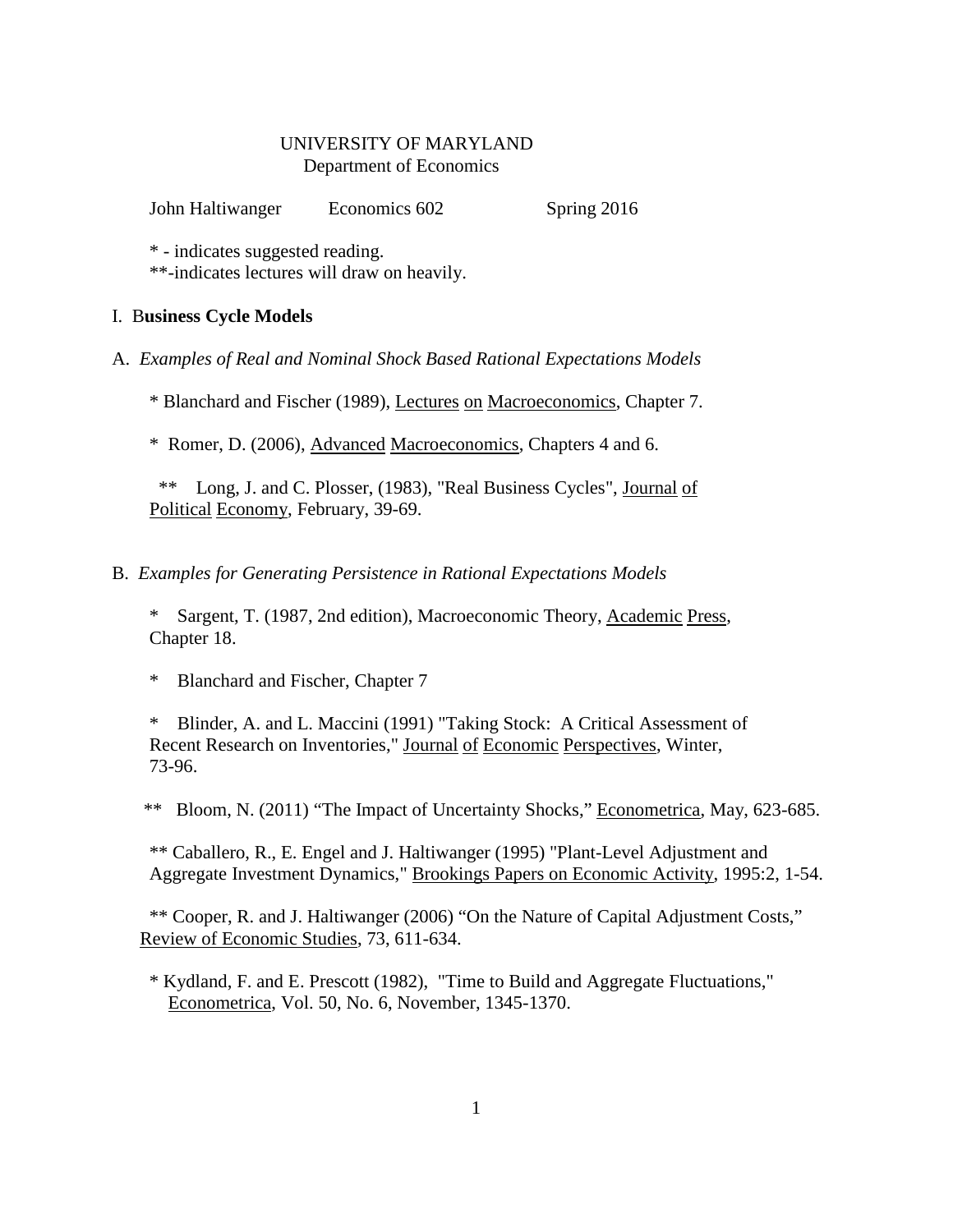## II. **Imperfections**

A. *Nominal Rigidities*

Blanchard and Fischer, Chapter 8.

\* Romer, Chapters 5 and 6

 \*\* Akerlof, G. And J. Yellen (1985), "A Near-Rational Model of the Business Cycle, with Wage and Price Inertia," Quarterly Journal of Economics, 823-838.

 \*\* Mankiw, G. (1985), "Small Menu Costs and Large Business Cycles: A Macroeconomic Model of Monopoly," Quarterly Journal of Economics, 529-539.

B. *Coordination Failures*

\* Romer, Chapter 6.

 \* Diamond, P. (1982), "Aggregate Demand Management in Search Equilibrium," Journal of Political Economy, October, 881-894.

 \*\* Cooper, R. and A. John, (1988) "Coordinating Coordination Failures in Keynesian Models," Quarterly Journal of Economics, 441-463.

 \* Haltiwanger, J. and M. Waldman, (1989) "Limited Rationality and Strategic Complementarities: The Implications for Macroeconomics," Quarterly Journal of Economics, 463-484.

## C. *Financial Accelerator*

\* Bernanke, Ben and Mark Gertler, "Agency Costs, Net Worth and Business Fluctuations." American Economic Review, March 1989.

\*\* Bernanke, B., M. Gertler and S. Gilchrist (1999) "The Financial Accelerator and the Flight to Quality" Review of Economics and Statistics, 78, 1-15.

\* Bernanke, B., M. Gertler and S. Gilchrist (1999) "The Financial Accelerator in a Quantitative Business Cycle Framework," Handbook of Macroeconomics.

\* Carlstrom, Charles and Timothy Fuerst, "Agency Costs, Net Worth and Business Fluctuations: A Computable General Equilibrium Analysis," American Economic Review, March 1997.

**\*** Kiyotaki, Nobuhiro and John Moore, "Credit Cycles," Journal of Political Economy, 1977.